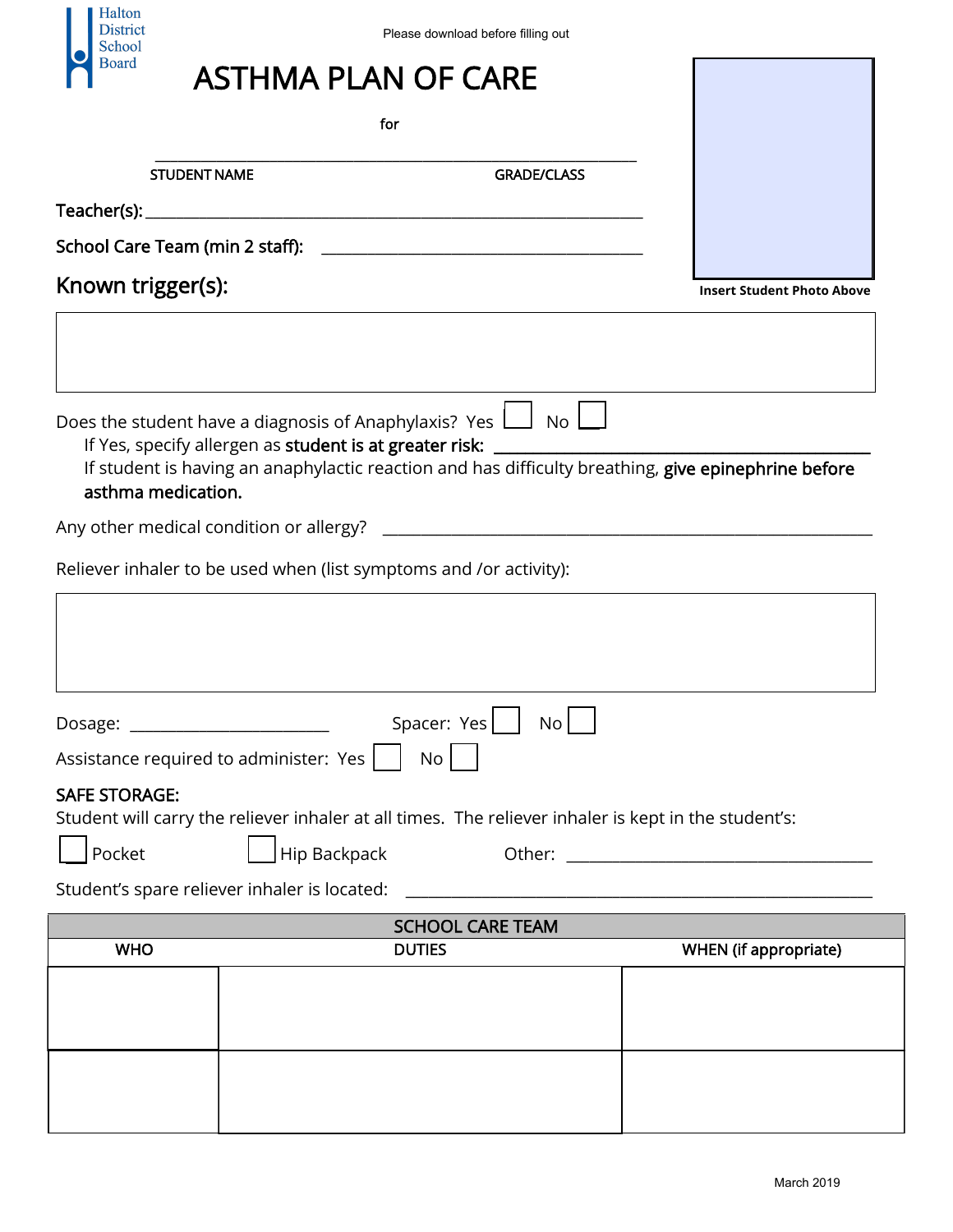| Please download before filling out                                                                                                                                                                                                                                                                                                                                                                                                                                                                                                                                                                                                                                                                                                                                                                                                                                                                                                                              |                                                     |                                                                                                                                                                                                                                                                                                                     |                        |  |
|-----------------------------------------------------------------------------------------------------------------------------------------------------------------------------------------------------------------------------------------------------------------------------------------------------------------------------------------------------------------------------------------------------------------------------------------------------------------------------------------------------------------------------------------------------------------------------------------------------------------------------------------------------------------------------------------------------------------------------------------------------------------------------------------------------------------------------------------------------------------------------------------------------------------------------------------------------------------|-----------------------------------------------------|---------------------------------------------------------------------------------------------------------------------------------------------------------------------------------------------------------------------------------------------------------------------------------------------------------------------|------------------------|--|
|                                                                                                                                                                                                                                                                                                                                                                                                                                                                                                                                                                                                                                                                                                                                                                                                                                                                                                                                                                 |                                                     |                                                                                                                                                                                                                                                                                                                     |                        |  |
|                                                                                                                                                                                                                                                                                                                                                                                                                                                                                                                                                                                                                                                                                                                                                                                                                                                                                                                                                                 |                                                     |                                                                                                                                                                                                                                                                                                                     |                        |  |
|                                                                                                                                                                                                                                                                                                                                                                                                                                                                                                                                                                                                                                                                                                                                                                                                                                                                                                                                                                 |                                                     |                                                                                                                                                                                                                                                                                                                     |                        |  |
|                                                                                                                                                                                                                                                                                                                                                                                                                                                                                                                                                                                                                                                                                                                                                                                                                                                                                                                                                                 |                                                     |                                                                                                                                                                                                                                                                                                                     |                        |  |
| <b>NAME</b>                                                                                                                                                                                                                                                                                                                                                                                                                                                                                                                                                                                                                                                                                                                                                                                                                                                                                                                                                     | <b>RELATIONSHIP</b>                                 | <b>EMERGENCY CONTACTS (LIST IN PRIORITY)</b><br><b>DAYTIME PHONE</b>                                                                                                                                                                                                                                                | <b>ALTERNATE PHONE</b> |  |
|                                                                                                                                                                                                                                                                                                                                                                                                                                                                                                                                                                                                                                                                                                                                                                                                                                                                                                                                                                 |                                                     |                                                                                                                                                                                                                                                                                                                     |                        |  |
|                                                                                                                                                                                                                                                                                                                                                                                                                                                                                                                                                                                                                                                                                                                                                                                                                                                                                                                                                                 |                                                     |                                                                                                                                                                                                                                                                                                                     |                        |  |
|                                                                                                                                                                                                                                                                                                                                                                                                                                                                                                                                                                                                                                                                                                                                                                                                                                                                                                                                                                 |                                                     |                                                                                                                                                                                                                                                                                                                     |                        |  |
|                                                                                                                                                                                                                                                                                                                                                                                                                                                                                                                                                                                                                                                                                                                                                                                                                                                                                                                                                                 |                                                     |                                                                                                                                                                                                                                                                                                                     |                        |  |
|                                                                                                                                                                                                                                                                                                                                                                                                                                                                                                                                                                                                                                                                                                                                                                                                                                                                                                                                                                 |                                                     |                                                                                                                                                                                                                                                                                                                     |                        |  |
|                                                                                                                                                                                                                                                                                                                                                                                                                                                                                                                                                                                                                                                                                                                                                                                                                                                                                                                                                                 |                                                     |                                                                                                                                                                                                                                                                                                                     |                        |  |
| Remove student from the trigger.<br>Have student use reliever inhaler as directed in the Asthma Plan of Care.<br>$\bullet$<br>Have student remain in an upright position.<br>$\bullet$<br>Have student breathe slowly and deeply.<br>$\bullet$<br>If student totally recovers, participation in activities may resume.<br>٠<br>If symptoms persist:<br>Wait 5-10 minutes to see if breathing difficulty is relieved.<br>If not, repeat the reliever inhaler as directed in the Asthma Plan of Care.<br>$\bullet$<br>If the student's breathing difficulty is relieved, he or she can resume school activities, but<br>$\bullet$<br>should be monitored closely. The student should avoid vigorous activity and may require<br>additional reliever medication.<br>Contact parents to inform and track on the Medical Incident Record.<br>$\bullet$<br>If symptoms persist or worsen (i.e. difficulty speaking or is struggling for breath, appears pale or grey, |                                                     |                                                                                                                                                                                                                                                                                                                     |                        |  |
| sweating, greyish/blue lips or nail beds):<br>$\bullet$<br>$\bullet$<br>$\bullet$<br>$\bullet$<br>In cases where an anaphylactic reaction is suspected, but there is uncertainty whether or not the person is<br>experiencing an asthma attack, epinephrine should be used first. Epinephrine can be used to treat life-<br>threatening asthma attacks, as well as anaphylactic reactions.                                                                                                                                                                                                                                                                                                                                                                                                                                                                                                                                                                      | Transport the student to the hospital by ambulance. | Call 9-1-1. Tell them someone is having an asthmatic emergency.<br>Continue to give the reliever inhaler every 5-15 minutes until paramedics arrive.<br>Call, or direct another adult to call, the emergency contact person.<br>Complete an OSBIE Student Incident Report and track on the Medical Incident Record. |                        |  |
|                                                                                                                                                                                                                                                                                                                                                                                                                                                                                                                                                                                                                                                                                                                                                                                                                                                                                                                                                                 |                                                     |                                                                                                                                                                                                                                                                                                                     | March 2019             |  |

- Remove student from the trigger.
- Have student use reliever inhaler as directed in the Asthma Plan of Care.
- Have student remain in an upright position.
- Have student breathe slowly and deeply.
- If student totally recovers, participation in activities may resume.

- Wait 5-10 minutes to see if breathing difficulty is relieved.
- If not, repeat the reliever inhaler as directed in the Asthma Plan of Care.
- If the student's breathing difficulty is relieved, he or she can resume school activities, but should be monitored closely. The student should avoid vigorous activity and may require additional reliever medication.
- Contact parents to inform and track on the Medical Incident Record.

- Call 9-1-1. Tell them someone is having an asthmatic emergency.
- Continue to give the reliever inhaler every 5-15 minutes until paramedics arrive.
- Call, or direct another adult to call, the emergency contact person.
- Transport the student to the hospital by ambulance.
- Complete an OSBIE Student Incident Report and track on the Medical Incident Record.